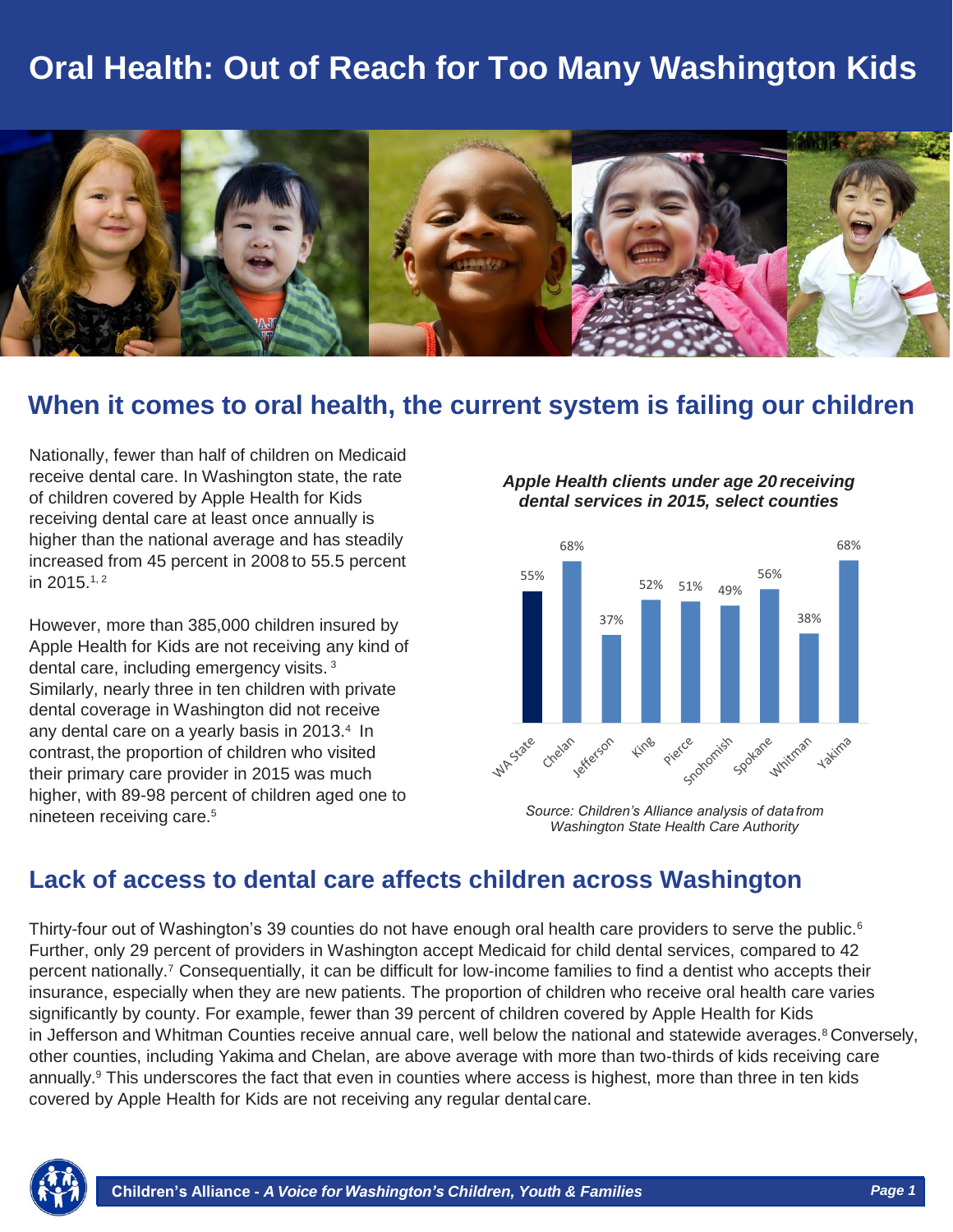### **Lack of oral care in childhood has lifelong impacts**

Children who do not receive oral health care are at risk of significant health complications throughout life. The most common childhood disease is early childhood caries, which is defined as the presence of one or more decayed, missing, or filled tooth in any primary tooth in a child under six.<sup>10</sup> Dental caries are five times more common than asthma and seven times more common than hay fever for children ages five to seventeen.<sup>11</sup> Caries can have serious health and developmental consequences for children and often lead to other health conditions. Further, they can have long term impacts on children, their families and communities.12 Early childhood caries can significantly impact a child's quality of life. Studies show severe caries can lead to acute and chronic infections, cause disfigurement, reduce growth and weight gain, and have negative impacts on eating, sleeping, development, school performance, and behavior.13 One study of more than 2,000 schoolchildren in North Carolina found that more school absences were due to dental pain or infection than for other common childhood illnesses such as asthma.14 Furthermore, they concluded that missed days of school due to dental pain and infection are associated with poor school performance, whereas days missed for routine care are not. For children with special health care needs, untreated oral disease can be especially dangerous and exacerbate other existing conditions.<sup>15</sup>

*Thirty-four out of Washington's 39 counties do not have enough oral health care providers to serve the public.*

As children get older, the prevalence of dental caries increase. For example, a study conducted by the National Center for Health Statistics showed the rate of children who had at least one decayed tooth or filling increased from 52 percent at ages five to nine to 78 percent by age seventeen, and 85 percent in adulthood.<sup>16</sup> Beyond childhood, having dental caries early on in life is also an indicator for oral and general health down the road. In addition to increasing the likelihood that a child has caries later in life, early childhood caries have been linked to other serious health consequences, including heart disease and diabetes in adulthood.<sup>17</sup>

#### *Consequences of untreated decayed primary teeth*

| <b>Short Term</b>                              | <b>Long Term</b>                                                              | <b>Rare Sequelae</b>                |
|------------------------------------------------|-------------------------------------------------------------------------------|-------------------------------------|
| Pain                                           | Poor oral health<br>and dental<br>disease                                     | Inflammatio<br>n of the eye<br>area |
| Infection                                      | Higher risk of new<br>lesions in other<br><b>Primary teeth</b>                | <b>Brain Abscesses</b>              |
| Poor Appetite                                  | Insufficient<br>physical<br>development<br>especially in height<br>and weight | Unexplained<br>recurrent fevers     |
| <b>Disturbed Sleep</b>                         | Increased<br>treatment costs<br>and time for<br>parents                       | Death                               |
| Emergency visits/<br>hospitalization           | Potential to affect<br>speech, nutrition<br>and quality of life               |                                     |
| Loss of school<br>days                         |                                                                               |                                     |
| Reduced ability to<br>learn and<br>concentrate |                                                                               |                                     |
| Premature loss of<br>primary molars            |                                                                               |                                     |

*Source: Çolak, H., Dülgergil, Ç. T., Dalli, M., & Hamidi, M. M. (2013). Early childhood caries update: A review of causes, diagnoses, and treatments*

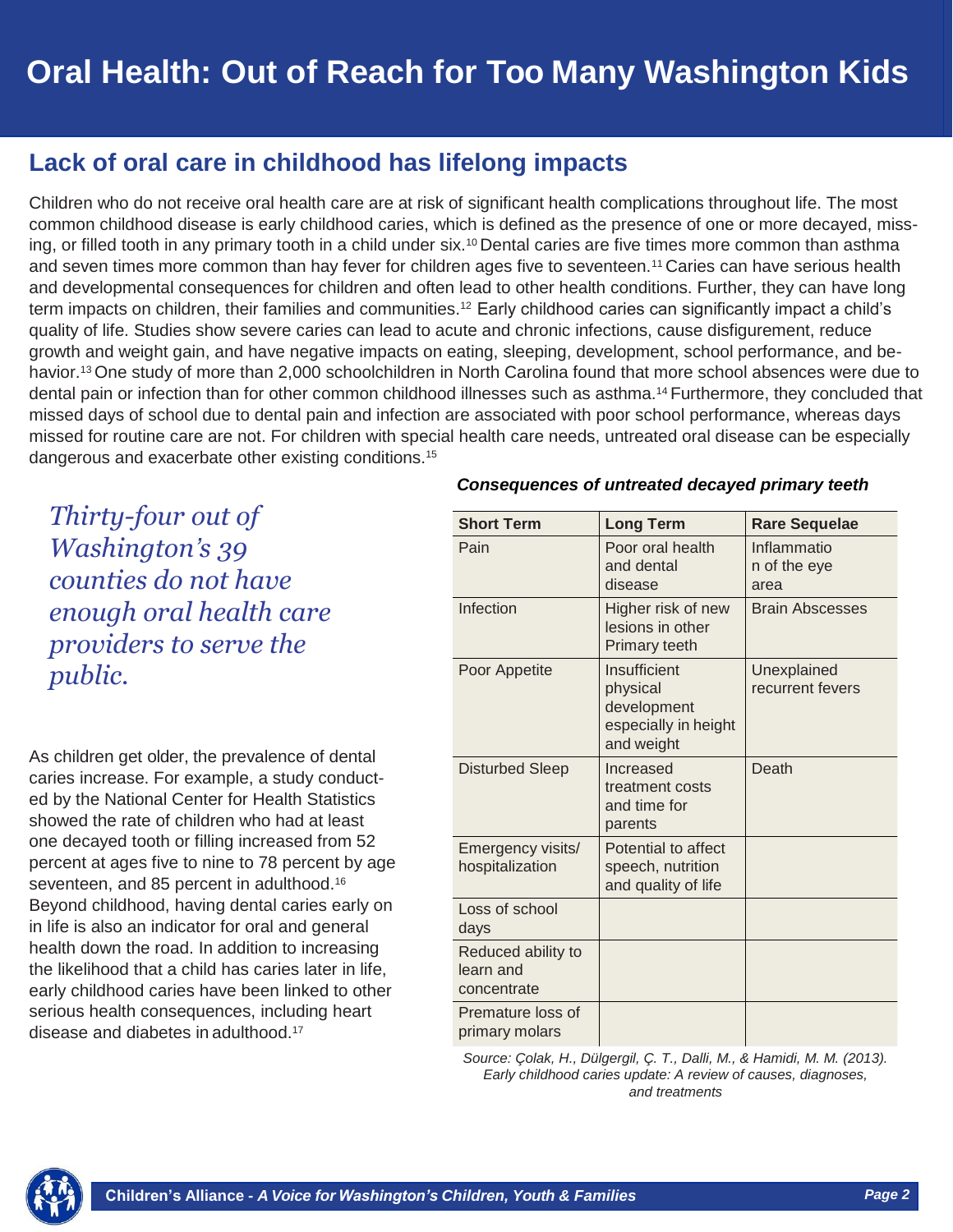Lack of insurance coverage and access to care often proves to be a financial burden for families that cannot afford regular treatment. There is significant data documenting the link between a lack of oral health care access and increased emergency room visits for both adults and children. In fact, in 2009 the primary diagnoses resulting from emergency room visits nationwide were preventable dental conditions. Fifty-thousand of these visits were from children.<sup>18,</sup> More recent data shows the percentage of dental emergency department visits nationwide for children under nineteen being paid out of pocket is increasing, while the percentage of ER visits charged to Medicaid and private insurance is decreasing.19As more families are paying for emergency care out of pocket, they may be further dissuaded from seeking oral health care, even in emergency situations, exacerbating already painful and dangerous conditions.

*In 2009, the primary diagnoses resulting from emergency room visits nationwide were preventable dental conditions. 50,000 of these visits were from children.*

### **Disparities in access - children of color suffer the most**

Barriers to accessing dental care are disproportionately experienced by children of color and children living in lowincome households. Consequentially, a child's race or ethnicity and family income impact the likelihood that they experience untreated early childhood caries and the resulting long term outcomes. Nationally, prekindergarten-age children living in households below the federal poverty level (FPL) (\$24,300 for a family of four)<sup>20</sup> experience untreated tooth decay at one and a half times the rate of children living above the poverty line.<sup>21</sup>

Children in low-income families in King County, Washington's most populous county, are more than twice as likely to have untreated dental disease and four times as likely to have seven or more cavities than children who live in higher income households.<sup>22</sup> One evidencebased approach to reducing decay and decreasing inequities is providing dental sealants, clear plastic coatings found to reduce tooth decay, in school-based settings. School is often the best place to readily reach children, particularly those experiencing health disparities, and many states use school-based sealant programs specifically designed to reach low-income children. However, a recent study shows that fewer than 25% of Washington's high-need schools, defined as at least half the student body qualifying for free and reduced lunch, are participating in dental sealant programs.<sup>23</sup>

*Washington children with rampant decay, by school level*







*& Families*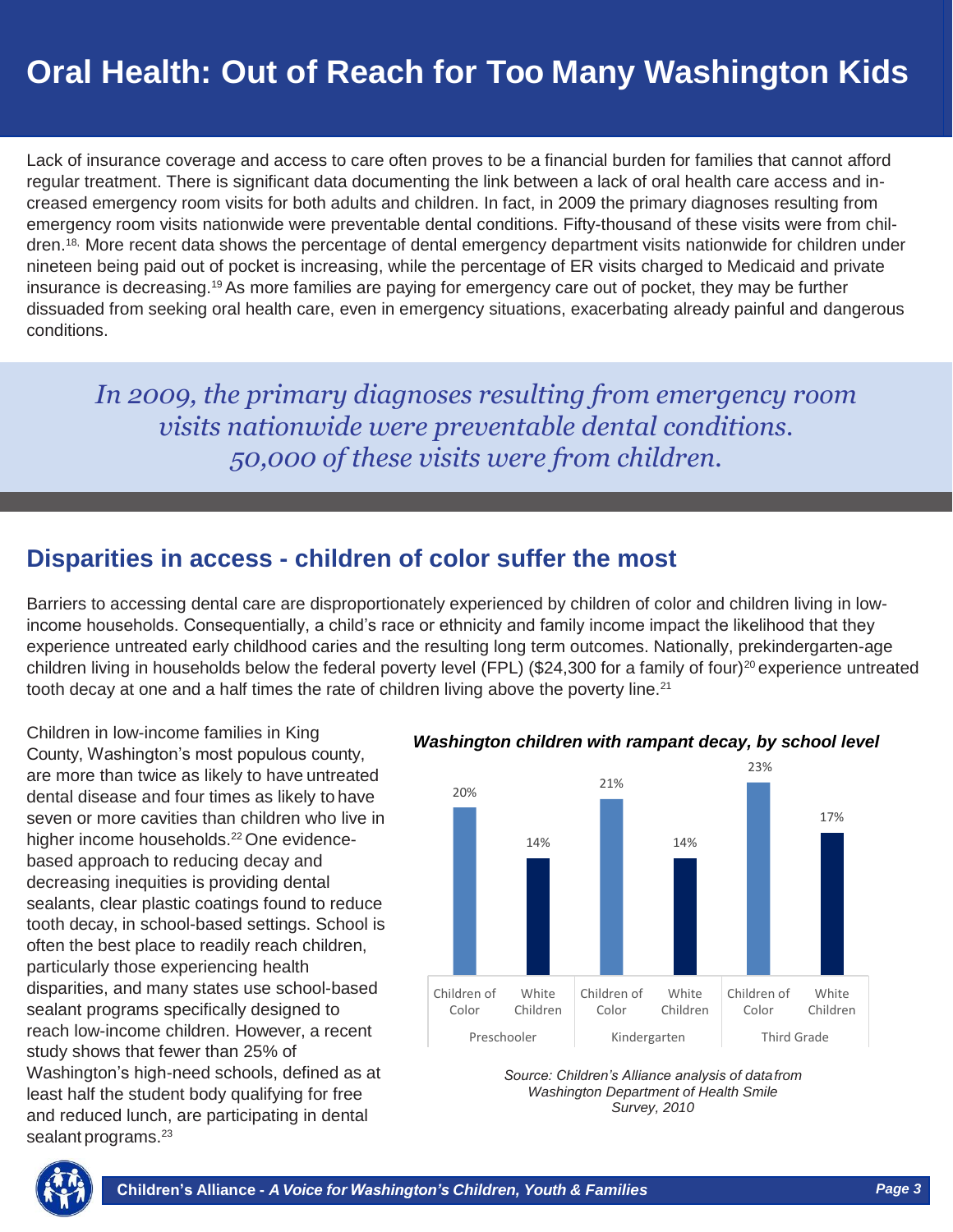#### *Percentage of decayed permanent teeth that are untreated per person among children ages 12-17 by racial/ethnic group and income*



*Source: U.S. Department of Health and Human Services.(2010) Oral Health in America: A Report of the Surgeon General*

Children of color, in particular, are needlessly suffering from lack of access to care. The Surgeon General released a report on oral health in America, which highlights data disaggregated by both race/ethnicity and income. The results show clear disparities for children of color within all income groups. Among children aged twelve to seventeen, Mexican American and Black children living in households with incomes below the FPL experienced untreated decay in permanent teeth at a rates of 47 and 44 percent, respectively, compared with 21 percent for White children in the same income bracket.<sup>24</sup> It is notable that Mexican American and Black children living in households with incomes above the FPL also experienced untreated tooth decay in permanent teeth at rates higher than the rate experienced by White children living below the FPL. White children living in households above the poverty level experienced untreated decay at the lowest rate, 12 percent. <sup>25</sup>

In Washington State, Latino children are twice as likely as White children to have seven or more cavities; American Indian/Alaska Native children are three times more likely. In some cases, racial disparities in access to care are worsening.<sup>26, 27</sup> Between 2005 and 2010, the rate of rampant decay (seven or more cavities) increased for Latino children while the rate for White children remained the same. Years of inequitable access to care mean that Black, American Indian, Alaska Native, multiracial, and Latino adults are more likely to lose their teeth than White and Asian adults.<sup>A</sup>

### **All children deserve access to oral health care**

*Oral disease is almost entirely preventable.* It may start small, but lack of routine, preventive treatment causes severe problems as kids grow up. While it's encouraging that the overall number of children receiving dental care has increased since the early 2000s, far too many children remain unable to access the care they need. Washington children need a multi-pronged approach that improves access, increases trusting patient-provider relationships, makes care more affordable, and ensures all children have access to the oral health care they need to be healthy and productive throughout their lives.

<sup>&</sup>lt;sup>A</sup> The racial category of 'Asian' has not been disaggregated. Communities within this category experience barriers to oral health care at disparate rates.

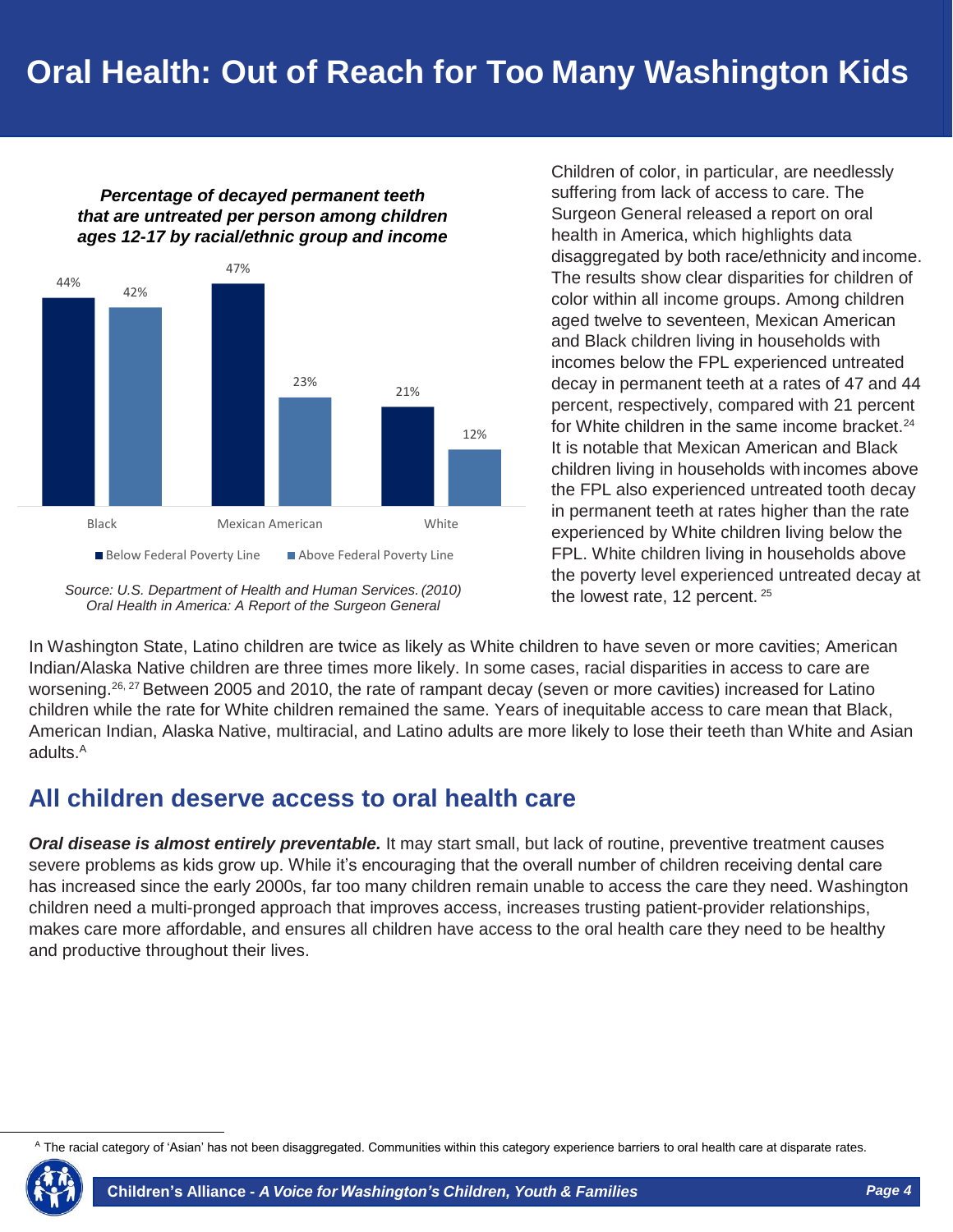- 1. Washington Dental Services Foundation, "Washington state apple health dental program facts and figures FY 2008-FY2013," Retrieved from [http://www.oralhealthwatch.org/wp-content/uploads/FY2013-Medicaid-](http://www.oralhealthwatch.org/wp-content/uploads/FY2013-Medicaid-Facts-and-Figures-Final.pdf)[Facts-and-Figures-Final.pdf](http://www.oralhealthwatch.org/wp-content/uploads/FY2013-Medicaid-Facts-and-Figures-Final.pdf)
- 2. Washington State Health Care Authority. "Health Care Authority Dental Services Annual Percent of Eligible Clients Receiving Dental Services Ages 20 and Under Only- Fiscal Year 2015." Retrieved [from](http://www.hca.wa.gov/medicaid/dentalproviders/)  <http://www.hca.wa.gov/medicaid/dentalproviders/> documents/map\_20andunder.pdf
- 3. Ibid.
- 4. Health Policy Institute, American Dental Association. "The oral health care system: A state-by-state analysis." December 2015. Retrieved from http://www.ada.org/~/media/ADA/Science%20and%20Research/HPI/OralHealthCare-StateFacts/Oral-Health-Care-System-Full-Report.pdf
- 5. Data provided to Children's Alliance from the Washington state Health Care Authority: (98 percent for children 12-24 months, 89 percent for children 25 months to 6 years, 92 percent for children ages 7 through 11, and 91 percent for children 12 to19)
- 6. Federally Designated Health Professional Shortage Areas for Dental Care," [Map]. (2015, March 2). In Washington State Department of Health. Retrieved from ftp://ftp.doh.wa.gov/geodata/layers/maps/dental.pdf
- 7. Health Policy Institute, American Dental Association. "The oral health care system: A state-by-state analysis." December 2015. Retrieved from <http://www.ada.org/~/media/ADA/Science%20and%20Research/HPI/OralHealthCare-StateFacts/Oral-Health->Care-System-Full-Report.ashx
- 8. Total clients receiving dental services by client, county and date of service: Fiscal years 2011-2015 dates of service - clients ages 20 and under only. (2016, January 28). Retrieved June 17, 2016, from <http://www.hca.wa.gov/medicaid/dentalproviders/documents/203cntyelg.pdf>
- 9. Ibid.
- 10. Casamassimo, P. S., Thikkurissy, S., Edelstein, B. L., & Maiorini, E. (2009). Beyond the dmft: The human and economic cost of early childhood carries. The Journal of the American Dental Association, 140(6), 650-657. doi:10.14219/jada.archive.2009.0250 Retrieved [from:](http://www.mambaby.com/uploads/tx_dddownload/ECC1.pdf) [http://www.mambaby.com/uploads/tx\\_dddownload/ECC1.pdf](http://www.mambaby.com/uploads/tx_dddownload/ECC1.pdf)
- 11. U.S. Department of Health and Human Services. Oral Health in America: A Report of the Surgeon General. Rockville, MD: U.S. Department of Health and Human Services, National Institute of Dental and Craniofacial Research, National Institutes of Health, 2000. Retrieved from [http://www.nidcr.nih.gov/DataStatistics/SurgeonGeneral/Documents/hck1ocv.@www.surgeon.fullrpt.](http://www.nidcr.nih.gov/DataStatistics/SurgeonGeneral/Documents/hck1ocv.%40www.surgeon.fullrpt) Pdf
- 12. Ibid.
- 13. Jackson, S. L., Vann, W. F., Kotch, J. B., Pahel, B. T., & Lee, J. Y. (2011). Impact of Poor Oral Health on Children's School Attendance and Performance.American Journal of Public Health, 101(10), 1900–1906. <http://doi.org/10.2105/AJPH.2010.200915>
- 14. Ibid.
- 15. Çolak, H., Dülgergil, Ç. T., Dalli, M., & Hamidi, M. M. (2013). Early childhood caries update: A review of causes, diagnoses, and treatments. Journal of Natural Science, Biology, and Medicine, 4(1), 29–38. <http://doi.org/10.4103/0976-9668.107257> Re- trieved from: <http://www.ncbi.nlm.nih.gov/pmc/articles/PMC3633299/>